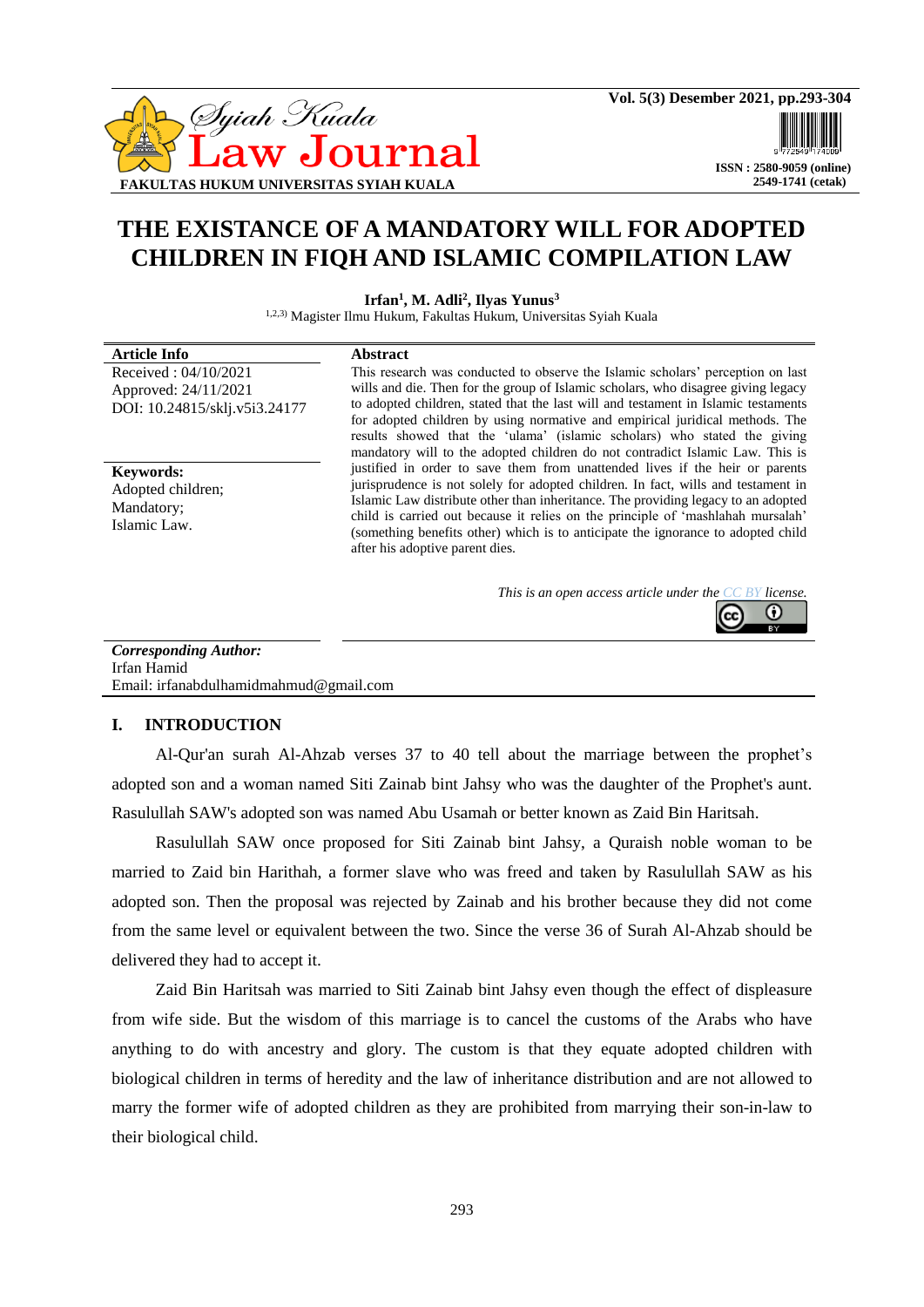The household of Zaid bin Haritsah and Zainab bin Jahsy got problem, there was not ideal couple. So that their marriage could no longer be maintained and then they divorced. After the iddah (the waiting period after divorce) of Zainab bint Jahsy, Rasulullah SAW married Zainab who was the former wife of his adopted son. This is a comment of Allah SWT through the His messenger to eliminate the customs of the Arabs tribes who consider adopted children to be the same as biological children.

Islam recognizes that the status of adopted children cannot be equated with biological children. Adopted children cannot add the name of their adoptive parent after name. This is stated in Surah Al Ahzab verse 40 which means "Muhammad is not the father of a man among you, but he is the Messenger of Allah and the closing of the prophets. And Allah knows everything".

In the legal framework, Indonesia has other legal rules besides law, namely the Compilation of Islamic Laws (KHI). Compilation of Islamic Law is a Presidential Instruction issued in 1991 by President Soeharto. Compilation of Islamic Law regulates the law of marriage, law of inheritance and law of waqf (giving the property to needy in order to get Allah's will).

According to Islamic law, "a will is the donation of a right whose implementation is linked after the person concerned dies". Wasiat is part of one of the definitions of inheritance law. The issue of will is mentioned in CHAPTER V Article 194 to Article 209. Article 209 paragraph 2 mentions "for an adopted child who does not receive a will is given a mandatory will not exceeding 1/3 of the inheritance of his adoptive parents". This contradicts the mu'tabar fiqh where there is a certain part that the adopted child possesses wills and testament from the inheritance of his adoptive parents.

Theoretically, mandatory wills are defined as actions taken by the ruler or judge as state officials to force or give a mandatory will for the deceased person given to a certain person under certain circumstances.

Principally, a will is given to a certain person in a certain situation with justification by by the state. Bismar Siregar revealed that a mandatory will intend for heirs or relatives who do not receive a share of the inheritance, because of certain restriction in Islamic law. Susiana said adoption was a legal act to transfer rights under parent's controll, legal guardian or other person responsible for the care, education and raising of the child into the family environment of the adoptive parents based on court decisions and decisions.

Fiqh decides three causes of inheritance, namely: first, because of marriage. If one of the married couples die, then he leaves an inheritance to the living. This is in accordance with the decree of Allah SWT in Surah An-Nisa verse 12. Second, because of blood relations. They are what are called the true hereditary relationship. It is stated by Allah SWT in Surah Al-Ahzab verse 6 which means, "and people who have blood relations with each other have more rights (inheritance) in the book of Allah". Third, because of or bondage relations. The majority of Islamic scholars argue that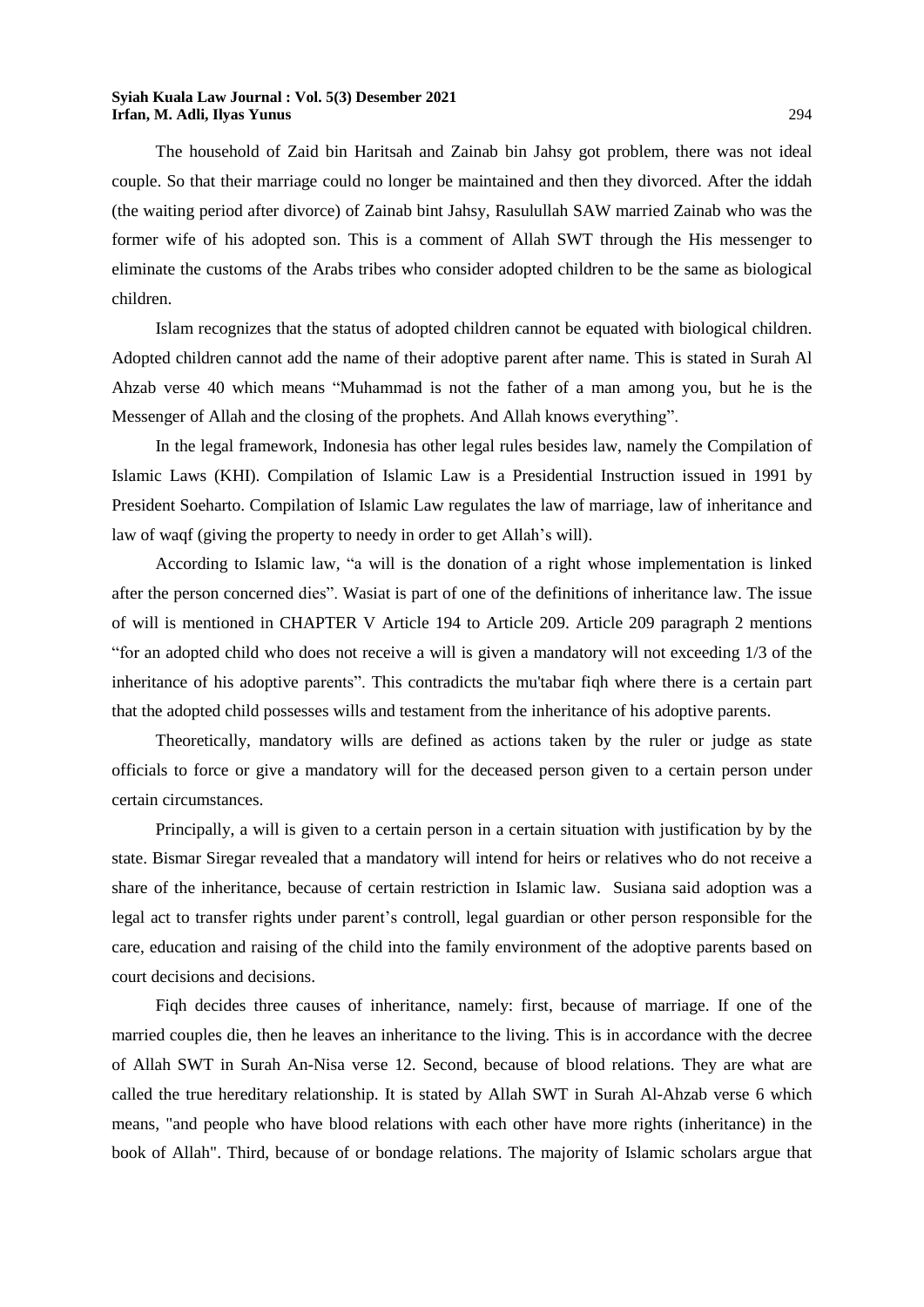the inheritance problem in terms of liberating slaves has been in the naskh. Because it is considered the Jahiliyah system, however, it is permissible if it is in an emergency state.

Adoptive parents must be responsible for the care and education of their adopted children, with the aim of providing protection for the survival and welfare of their adopted children, adoptive parents must realize that the adopted child is not their heir, so that the adoptive parents can prepare a will or give a grant to their adopted child.

The Article 209 of KHI firmly regulates the position of adopted children and adoptive pare. In general, it can be said that the status of adopted children and adoptive parents regulated in the KHI remains the same as their original status, that is, only having a nasab relationship with their biological parents is the same as the opinion of jurisprudence scholars, therefore he only has an inheritance relationship with them. It can be seen that adoption does not change the status and position as well as the pre-existing lineage relationships.

The current positive law considers adopted children to their adoptive parents, so that they can inherit each other. Although this adoption does not change the status of the child, it does not reduce the value and meaning of adoption, especially this can be seen from KHI article 209 which clearly regulates that adoptive parents require to carry out mandatory wills for the prosperity of their adopted children as parents.

Even though the dalil naqli (argument taken from Al-Qur'an and prophet's saying) states if an adopted child does not possess right in adoptive parent inheritance, the adoptive parents are concretely to be responsible for him/her adopted child since his or her responsibility and emotionally bounded. This actually contradicts Islamic jurisprudence, which in Islam does not require giving a will from part of the property to the adopted child. Because a will is given not solely to the adopted child but to other than the heir.

Thus, the purpose of this study is to explain how the understanding of scholars who accept and reject mandatory wills for adopted children. Then what the scholars' basis on giving their arguments for consideration in accepting and rejecting the mandatory will for the adopted child.

#### **II. RESEARCH METHOD**

This study the authors used a normative juridical and empirical juridical research. Normative jurisprudence and empirical jurisprudence research are legal research on the application of (codification, law or contract) and also action on any particular legal event that occurs in society. Normative legal research is an approach that is carried out based primary data which examining theoretical matters concerning legal principles, legal conceptions, views and legal doctrines. Moreover, regulations and legal systems using secondary data involves principles, norms and legal rules officially stated in statutory regulations or other regulations.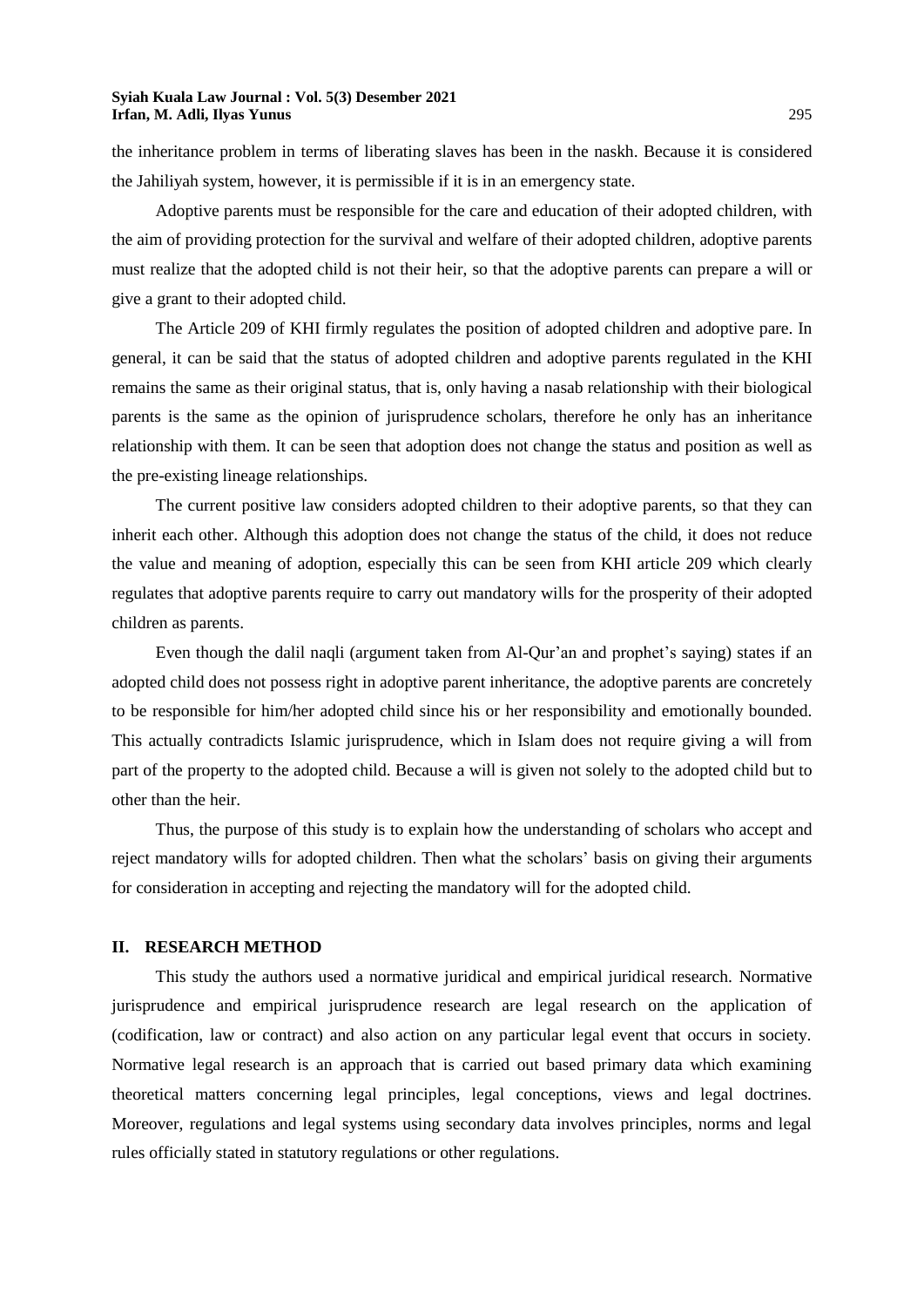#### **III. RESULTS AND DISCUSSION**

### **3.1. Construction of Will Law for Adopted Children According to Jurisprudence And Compilation of Islamic Law**

3.1.1. The Islamic law and compilation of Islamic law wills for adopted children

The Islamic law said there is a Construction of Mandatory Legacy for Adopted Children considers that immature children and women are families who do not deserve to be heirs. Some of them even think that the widow of the deceased is a form of inheritance that can be inherited the dead.

Ibn Abi Talha quoted a narration of Ibn Abbas r.a explains:

كَانَا لرَّجُلُ اِذَا مَاتَ وَتَرَكَ جَارِيَةً ٱلْقَى عَلَيْهِ حَمِيْمُهُ ثَوْبَهُ فَمَنَعَهَا النَّاسَ, فَاِنْكَانَتْ جَمِيْلَةً تَزَوَّجَهَا وَاِنْ كَانَتْ دَمِيْمَةً حَبَسَهَا حَتَّى تَمُوْتَفَيَرِتُهَا ْ اً<br>ا

Meaning: It is said that when a man dies leaving a woman (widow), his relative throws his clothes in front of the woman (for this action) then he forbade her to be married to someone else. If the woman is beautiful he continues to marry and if she is ugly, he will hold her until he dies and then she would be inheritance.

As proof that the tradition of inheriting the widow of the dead really happened during the time of the Jahiliya (a condition before Islamic law). It was the act of a man named Mihsham bin Abu Qais Al-Aslat, when his father died, he wanted to marry his father's widow, who was not taken care of and was not given any inheritance from his assets of his father. At the pressure of a new husband, the widow asked the Prophet for permission to marry Mihsham. At that time Rasulullah SAW could not give a spontaneous answer. Only a few moments later after Allah revealed verse 19 of Surah An-Nisa'

> يَآَيُّهَا الَّذِيْنَ اَمَنُوْا لَايَحِلُّ لَكُمْ اَنْتَرِتُوْا النِّساَءَ كَرْ هَا ُ َّ

Meaning: you who believe, it is not lawful for you to inherit women (widows) by force.

Besides the blood relationship, there were two other conditions in which somebody namely:

a. Children adoption

The Prophet Muhammad SAW before being appointed as an Messenger once took an adopted son named Zaid bin Harithah, after he was freed from being a slave. Because the status of an adopted son at that time was identical to his own descendants, the friends called him not Zaid bin Harithah, but Zaid bin Muhammad.

According to Islamic scholars, it defines that a will is "an act that is done voluntarily in all circumstances. Because there is nothing in the Islamic law, a will that must be carried out by way of a judge's decision". However, adoption institutions in earlier days of Islam had no longer existed after *surah Al-Ahzab* verses 4, 5 and 40 were revealed, which prohibited the use of the adoptive parents' name to adopted children's name as they addressed their own descendants.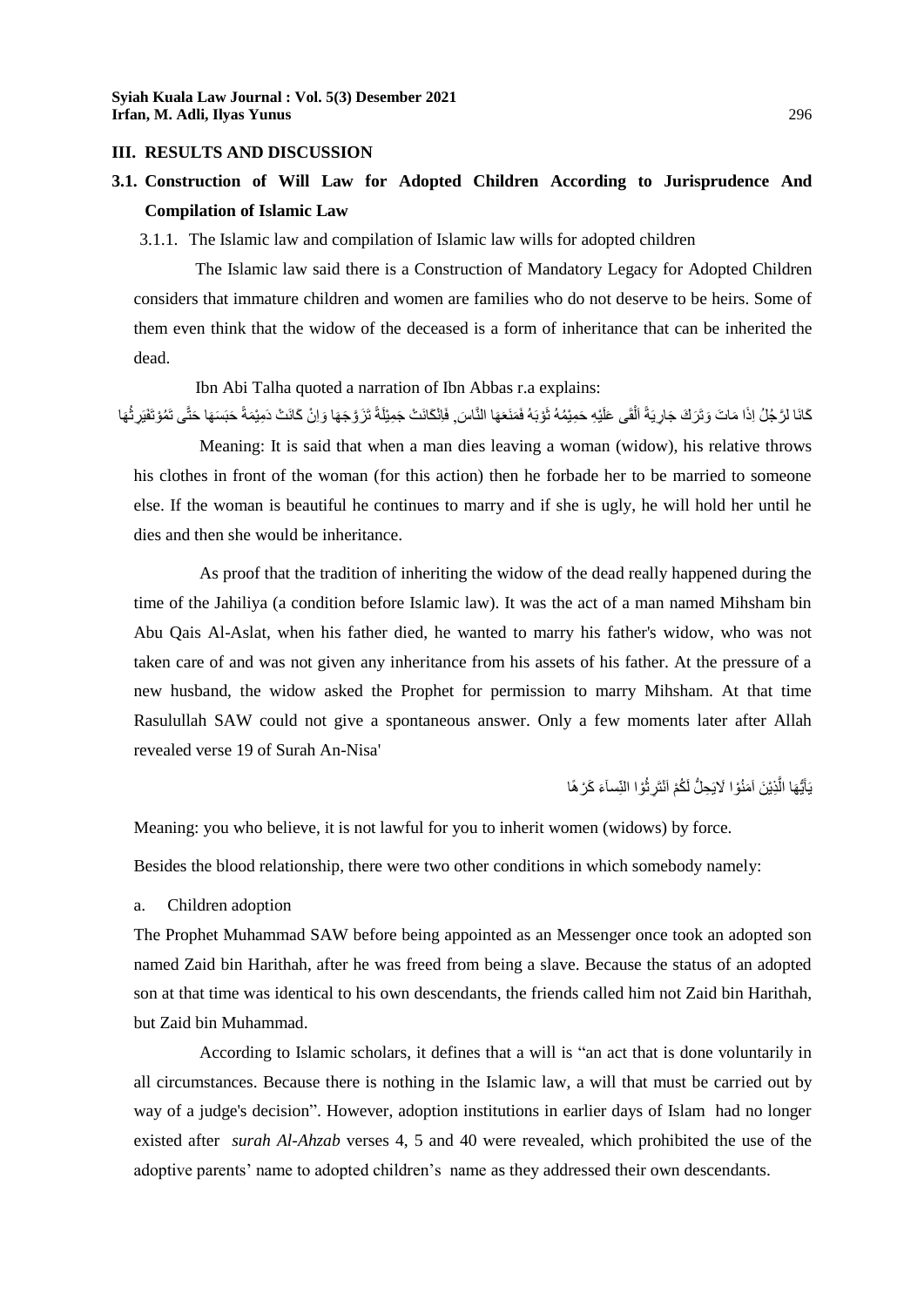```
وَمَا جَعَلَاَدْعِيَآءَ كُمْ اَبْنَآءَكُمْ ذَلِكُمْ قَوْلُكُمْ بِاَفْوَاهِكُمْ وَاللهُ يَقُلُ الْحَقَّ وَهُوَ يَحْدِىالسَّبِيْلَ (٤) اُدْعُوْ هُمْ لِأَبَائِحِمْ هُوَاَقْسَطُ عِنْدَ
                                                ِ
                                                                             ْ
                                                                          اللهِ فَاِنْ لَمْ تَعْلَمُوْاً اَبَآءَ هُمْ فَاِخْوَانَكُمْ فِى الدِّيْنِ وَمَوَا لَيْكُمْ (ㅇ)
```
Meaning: ... and God does not make your adopted children as your own biological children. These are just words in your mouth. Meanwhile, Allah tells the truth and shows the (correct) way. Call on them using the (real) names of their fathers. Since this is more just in the view of God. If you don't know the father, then (call them) as you address your brothers and sisters of the same religion and maula-maula (people under your responsibility).

> مَا كَانَ مُحَمَّدٌ آبَآ اَحَدٍ مِنْ رِّجَالِكُمْ وَلَٰكِنْ رَّسُوْلَ اللهِ وَخَاتَمَ النَّبِيِّنَ ِ َ

Meaning: Muhammad would not ever be the father of a man among you, but he is the Messenger of Allah and the closing of the Prophets.

b. Migration from Mecca to Medina and brotherhood between the Muhajirin and the Ansar

After receiving a revelation from Allah SWT to leave the city of Mecca, Rasulullah SAW together with a number of great friends left the city of Mecca for Medina. In the new city Rasulullah SAW and his fellows were greeted warmly by the people of Medina by being placed in their homes, provided with all their daily necessities, protected their souls from the pursuit of the Quraish Musyrikin and assisted in dealing with the enemies who attacked them.

For strengthen and preserve the brotherhood between the Muhajirin and the Anshar, Rasulullah SAW made this brotherly bond to get mutual inheritance each other. For example, if an immigrant dies in Medina and he has a guardian (heir) who follows the migration, then his inheritance will be inherited by his guardian who joined the migration. Meanwhile, his heirs who were reluctant to move to Medina had no right to inherit their inheritance at all. However, if the Muhajirin does not have a guardian who will emigrate to Medina, his inheritance can be inherited by his brother from the Anshar who becomes guardian because of his brotherhood ties.

3.1.2. Contruction of Mandatory Will Law for Adopted Children According to Compilation of Islamic Law

By the middle of the 20th century the compulsory will had become a legal product in Egypt with the establishment of The Compulsory Will Law No. 71 of 1336 H /1946 A.D. This law granted inheritance to grandchildren and granddaughters whose fathers had died earlier than the heirs (datuk). Even the granddaughter of the male is given the right to the lowest descendants to the bottom, while the granddaughter of the woman is only one level. The legal product of granting this inheritance is called a compulsory will.

According to article 171 points (f) Compilation of Islamic Law that: a will is the giving of an object from the heir to another person or institution that applies after the heir dies.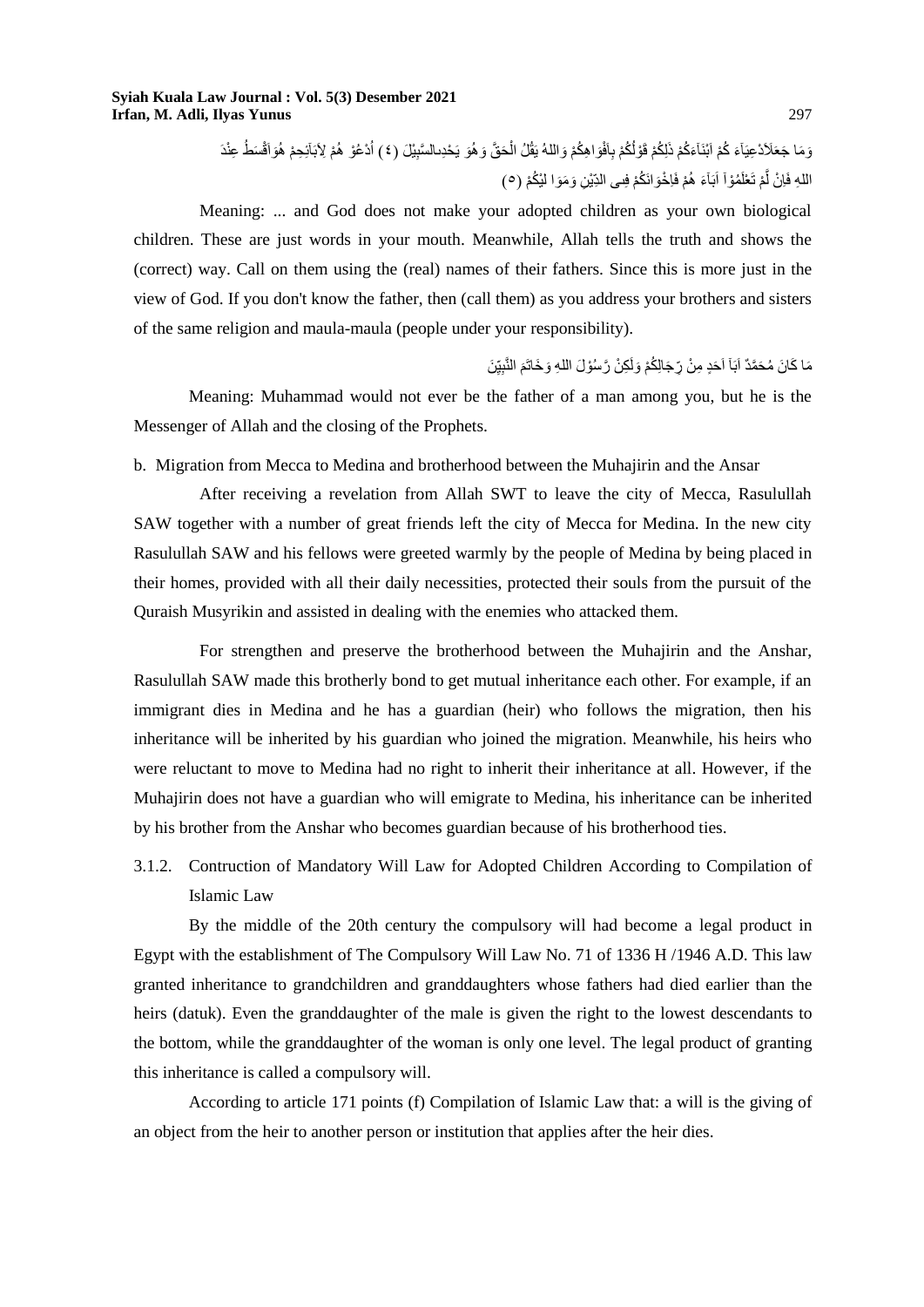The position of adopted children and adoptive parents in the law of inheritance according to khi is expressly stipulated in Article 209 khi. In general, it can be said that the status of adopted children and adoptive parents regulated in the KHI remains as its original status, namely only having a relationship with its biological parents is the same as the opinion of the scholars of jurisprudents, therefore he has only an inheritance relationship with them. It appears that the adoption of the child does not change the status and position and relationship of nasab that has existed before.

The concept of adoption is different from the concept of adoption as stipulated in today's evolving positive law which places adopted children with adoptive parents, so that they can inherit each other. Although this appointment does not change the status of the child, it does not reduce the value and meaning of the adoption of the child, especially this can be seen from KHI article 209 expressly regulates the adoptive parents obliged to perform mandatory wills for the benefit of the adopted child as the adoptive parents have received the burden of responsibility to take care of all the needs of their adopted child.

## **3.2. The view of Islamic Schoolars who Accept and Reject the Mandatory Will of Adopted Children**

The view of Islamic Schoolars who Accept and Reject the Mandatory Will of Adopted Children Among the scholars, there are also different interpretations of the law that Allah has sent down regarding the distribution of inheritance. The interview result at Islamic Scholars Council of Pidie Regency where the research was conducted – The Islamic Scholars Council of Pidie Regency. The researcher conducted the research by asking a couple of core principles of the case. Some Islamic scholars who were divided into two groups, in which the groups had different opinions toward the problem.

The first grouped represented by Teungku Muhammad Amin, MA, he is a member of the Islamic Scholars Council of Pidie Regency. Teungku Muhammad Amin, MA argues that the mandatory will for adopted children can be accepted by human common sense because it is feared if the heir or adoptive parents of the child died, the child would be neglected. But practically, of course, it should follow the rules set by Allah SWT.

There are rules regarding property distribution in which heirs and inheritors must attack to the Prophet SAW hadits (saying). Once in a hadith narrated by Al Bukhari Muslim, the writers of "Sunan", reported that from Sa'ad bin Abi Waqash r.a, he said: The Prophet SAW came to visit me, while I was in Mecca and he was reluctant to die in the place where he had abandoned to migrate from. He said Allah blassed Ibn Ghafra (sa'ad bin abi waqash) I said O Messenger of Allah, could I distribute the whole of my property? He said, no. What if allocate a third? Then he said, it's allright. But a third is too much.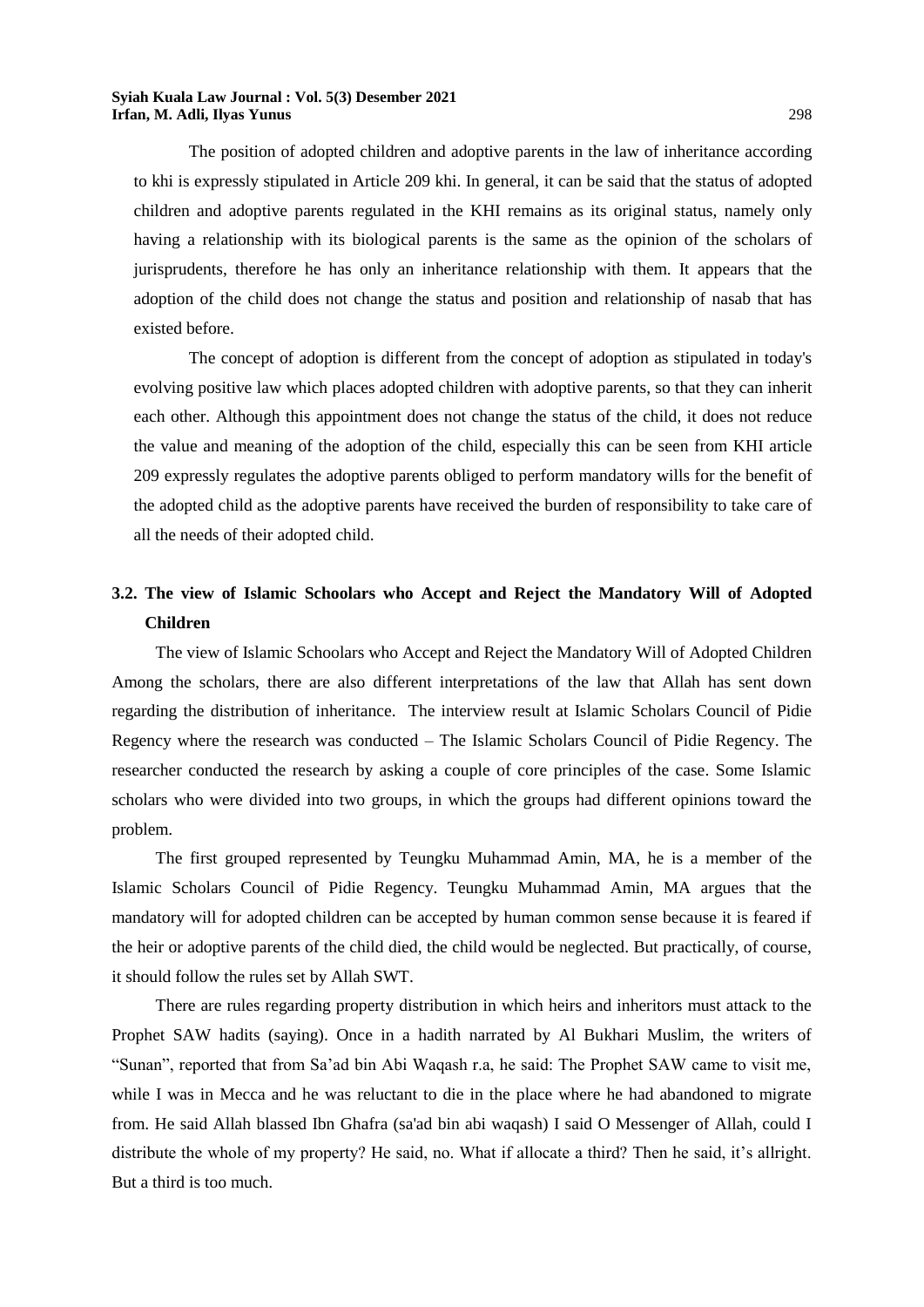Islam encourages a Muslim to take care of the children of others who are poor or neglected. But it is not permissible to break the blood/lineage relationship and rights with the biological parents. This maintenance must be based solely on the recommendation of Allah SWT.

Then Teungku Muhammad Amin, MA also explained that what the government had done by publishing the Compilation of Islamic Laws, which contained the problem of mandatory wills for adopted children, was not against Islamic law. Because a will cannot be given to an heir. The basic law of wills is permissibility which is given to other than the heirs and not solely to the adopted child. Because in Islam the position of adopted children is no different from anyone other than the heir.

Furthermore, he also added that if an adoptive parent has left his assets to his adopted child, then the will becomes mandatory. If the will is not carried out then the other heirs will be sinful.

This opinion is in line with the opinion of the scholars who enforce the obligatory will. Some scholars argue that the will to walidain and aqrabain until now is still valid. Therefore, giving wills to those (who do not get the inheritance property) can also be done and implemented.

The scholars who performed the obligatory will include Abi Abdillah bin Umar al-Razi, Sayyid Quthb, Muhammad Abduh, Said bin Jabir, Rabi 'bin Anas, Qatadah, Muqatil bin Hayam, Ibn Abbas and al Hasan.

Some opinions that accept the validity of the will to adopted child strongly embrace sense of justice. Those with this opinion think that it is unfair if the adopted child does not get a part of the inheritance of the adoptive parents while the child has carried out his obligations to take care of the adoptive parents. This is in line with the concept of fairness put forward by A.A. Qadri, namely, the conception of justice has a deeper meaning than what Aristotle has put forward or the conceptions of law made by other figures. It penetrates into the deepest souls of humans, because everyone must act in the name of God as the starting place for everything including motivation and action.

Then the second group consisted of Abu Amin as the deputy chairman of the Islamic Scholars Council of Pidie Regency and Teungku Imran Abubakar as a member of the Islamic Scholars Council of Pidie Regency. They argue that wills do not exist in Islamic law. Abu Amin said that in the fiqh (Islamic law) book, inheritance and wills are not equated in one chapter of discussion. Furthermore, he also adhered to the verse about wills, the law about it has been eliminated and the verse about inheritance applied.

Furthermore, he explained that the wills were not only for adopted children. Because wills are addressed to people who are not heirs, not specifically for adopted children. He added that if a case regarding the wills of the adopted child were going to be judged and decided by the court, it could be accepted if only the case were decided by Islamic law (classical fiqh). However, Abu Amin also agreed on the limitation of the amount of assets to be donated, the part is only a third of the total posession.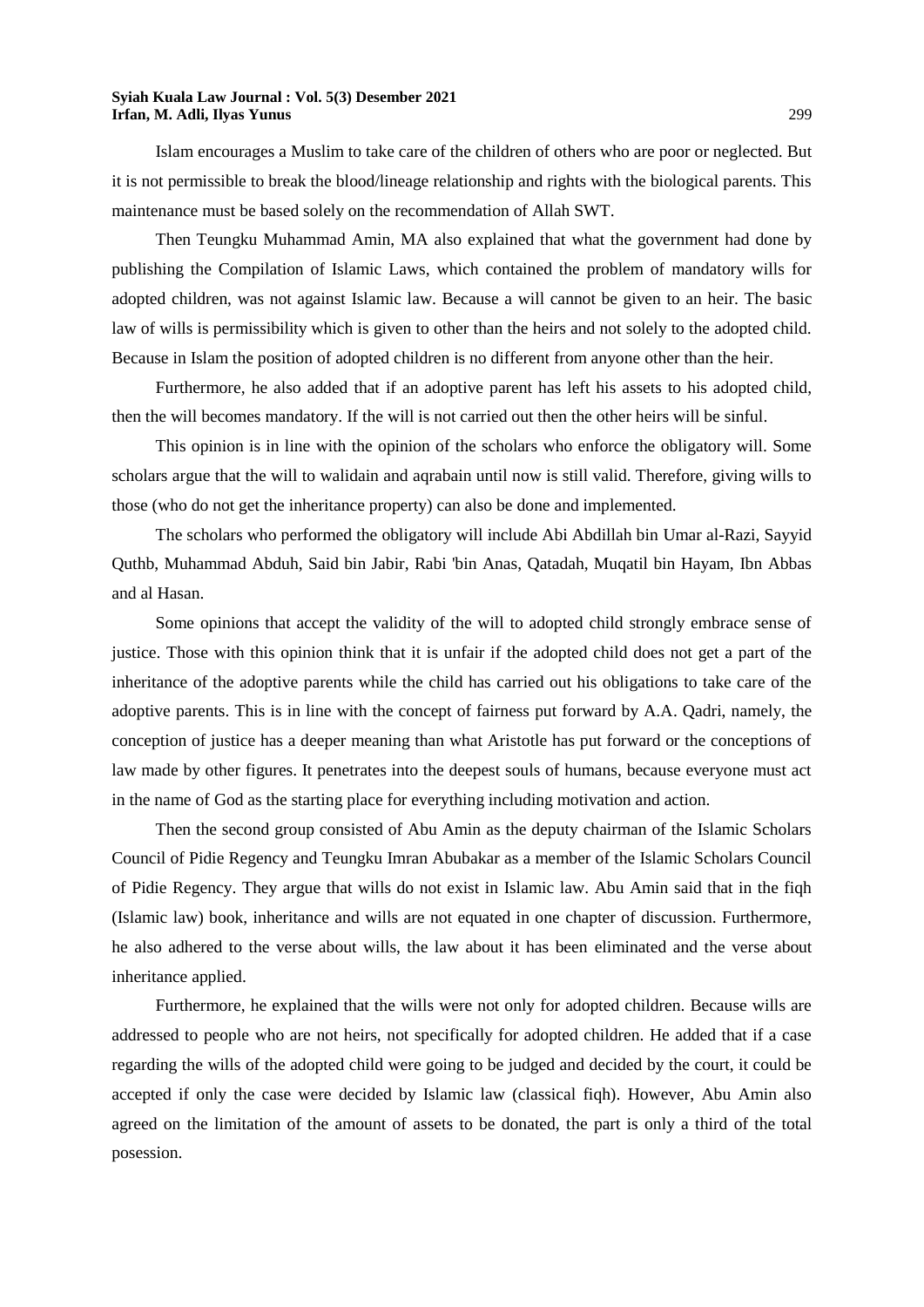The scholars who opposed the mandatory will giving to the adopted child was Ibn Umar bin Baidhawi. Scholars who state that there is no provision of obligatory will, in submitting our noncompliance, can be categorized into four groups, namely:

- a. The group that states that the provisions of the obligatory will in verse 180 of Surat Al-Baqarah can not be enforced because the verses have been confirmed by the verses of the heirs. They argue that when the verse of faraidh is revealed, the verse of the will is nasakh (its law is removed).
- b. The group that states that the provisions of the obligatory will in verse 180 of Surat Al-Baqarah can not be applied and implemented because the verse has been confirmed by the hadith la washiyyata li waritsin, not by the verses of the heirs.
- c. The group that states the obligatory will in verse 180 of Surat Al-Baqarah cannot be enforced because it has been confirmed by the verses of the heirs and hadith of the Prophet SAW. This opinion was put forward by al Baidhawi as follows "this state of law (will) occurred at the beginning of Islam. Then the verse has been confirmed by the verses of inheritance and hadith: innallaha qad a'tha kulla dzi haqqin haqqahu fala washiyyata li waritsin."
- d. The group that states that the provisions of the obligatory will in verse 180 of Surat Al-Baqarah can not be applied and implemented because the verse has been confirmed by ijma'.

Based on the description above, legal certainty is needed regarding the application of wills to adopted children. A definite legal answer is obtained regarding the problem of implementing wills against adopted children, whether the will is legally enforceable or is a sunnah. So that people are not ambiguous in interpreting the problem.

Sudikno Mertukusumo explained that legal certainty is a guarantee that the law must be carried out in a good manner. Legal certainty requires efforts to regulate law in legislation made by an authorized and authoritative party, so that the rules have a juridical aspect that can guarantee certainty that the law functions as a regulation that is obeyed.

The opinion of the scholars regarding the application of the mandatory will was actually had disagreement. For those who think the mandatory will can still be carried out until now, is guided by verse 180 of the Surat Al-Baqarah. Then for the scholars who say that verse 180 of Surat Al-Baqarah chapter has been denied, it is absolutely not permissible to apply the mandatory will to other heirs because the verse has been ruled by mawaris, hadith and ijma 'verses.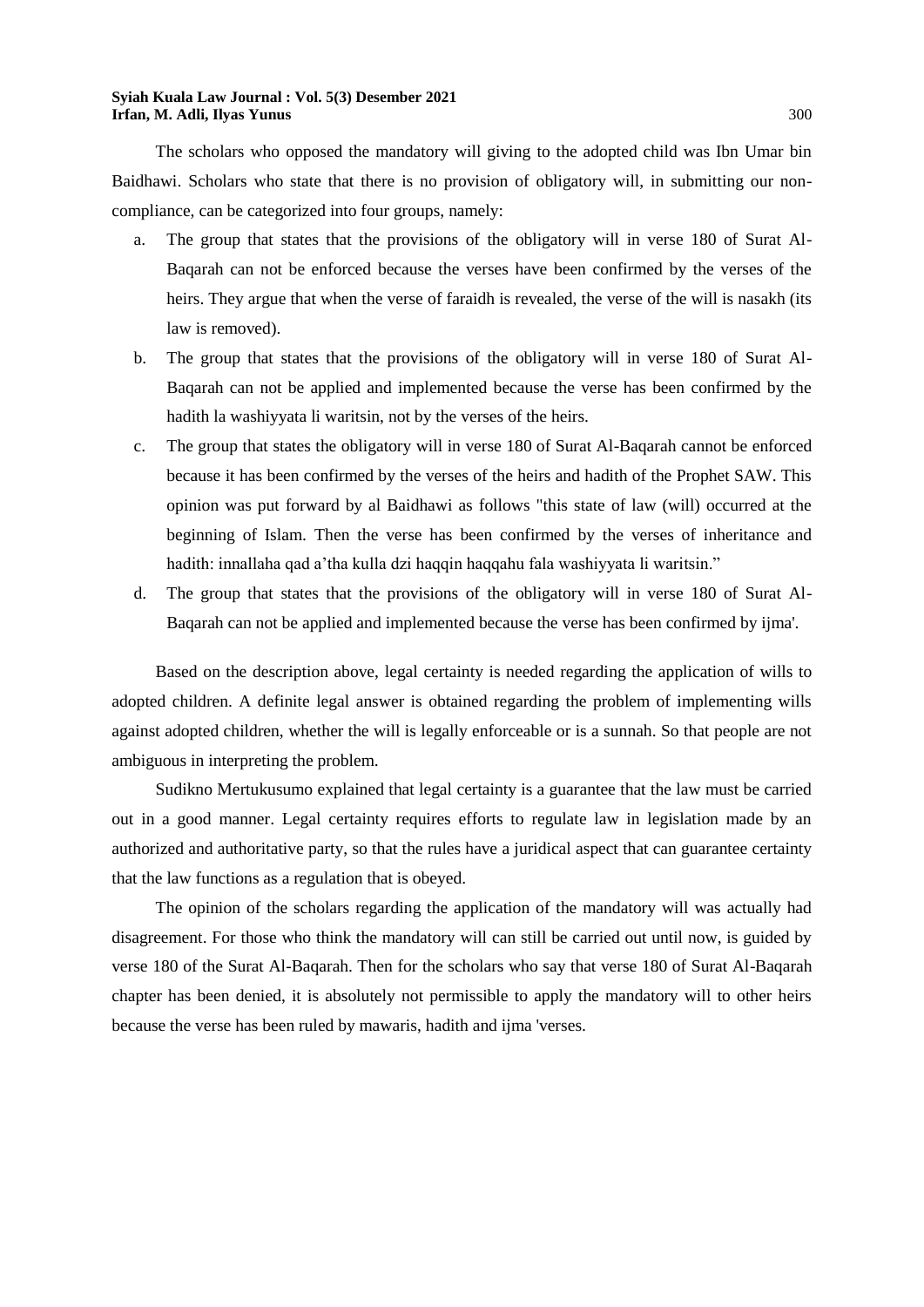### **3.3. Implementation of Wills for Adopted Children at the Syar'iyah Court and in the Community.**

#### 3.3.1. Implementation of Wills for Adopted Children in the Court of Syar'iyah Sigli

The Syar'iyah Court in Sigli had received three cases regarding wills against adopted children, the last four years. Dedi Afrizal SHI, as the Junior Registrar of Laws explained that the three cases had not been decided by the judge. Both parties were successfully mediated by a mediator from the Syar'iyah Sigli Court. Dedi Afrizal also added that cases of wills against adopted children or in other words donating part of assets from adoptive parents to adopted children rarely occur. Because such cases can be resolved by kinship or by mediation at the village level which is carried out by village officials.

This is problem caused by the lack of awareness of the people of Pidie Regency to get a decision on hadhanah (raising children) rights for adoption of a child. In this way, when such the things happened, they will be resolved internally as family or mediated by the gampong (village) apparatus.

Drs. H. Juwaini, SH, MH as the head of the Court Syar'iyah Sigli explained that the implementation of the decision regarding the mandatory will or what is often referred to as a grant (giving inheritance to non-heirs) is in accordance with the recommendations in the Islamic Law Compilation. The Syar'iyah Court is guided by Article 209 Compilation of Islamic Laws paragraph (2), namely that adopted children who do not receive a will are given a mandatory will as much as one third of the inheritance of their adoptive parents. He said that the reasons chosen by the judges of the Syar'iyah Court were certainly clear and had proper considerations. One of the right reasons is so that the child's life would not neglected in the future. Besides, it is considered the bond and emotion between parent and child in adoption has created affection each other. It is natural that the judge decides to give a compulsory will to the adopted child if the adoptive parent dies.

The conclusion that can be drawn from the explanation put forward by Drs. H. Juwaini, SH, MH as the head of the Court Syar'iyah Sigli is the mandatory will case should be in accordance with the opinion of the scholars who allow compulsory wills to adopted children. This is due to the consideration of the condition for future life of the child after the death of his adoptive parents.

#### 3.3.2. Implementation of Wills for Adopted Children in the Community

The problem of adoption is not new issue in Islam or in Indonesian government law. Adoption of children has occurred since the time of the Prophet Muhammad. Irwan as the Head of Islamic Community Guidance at the Office of the Ministry of Religion of Pidie Regency, said that adoption often occurs in Pidie Regency society. The majority of people who carry out the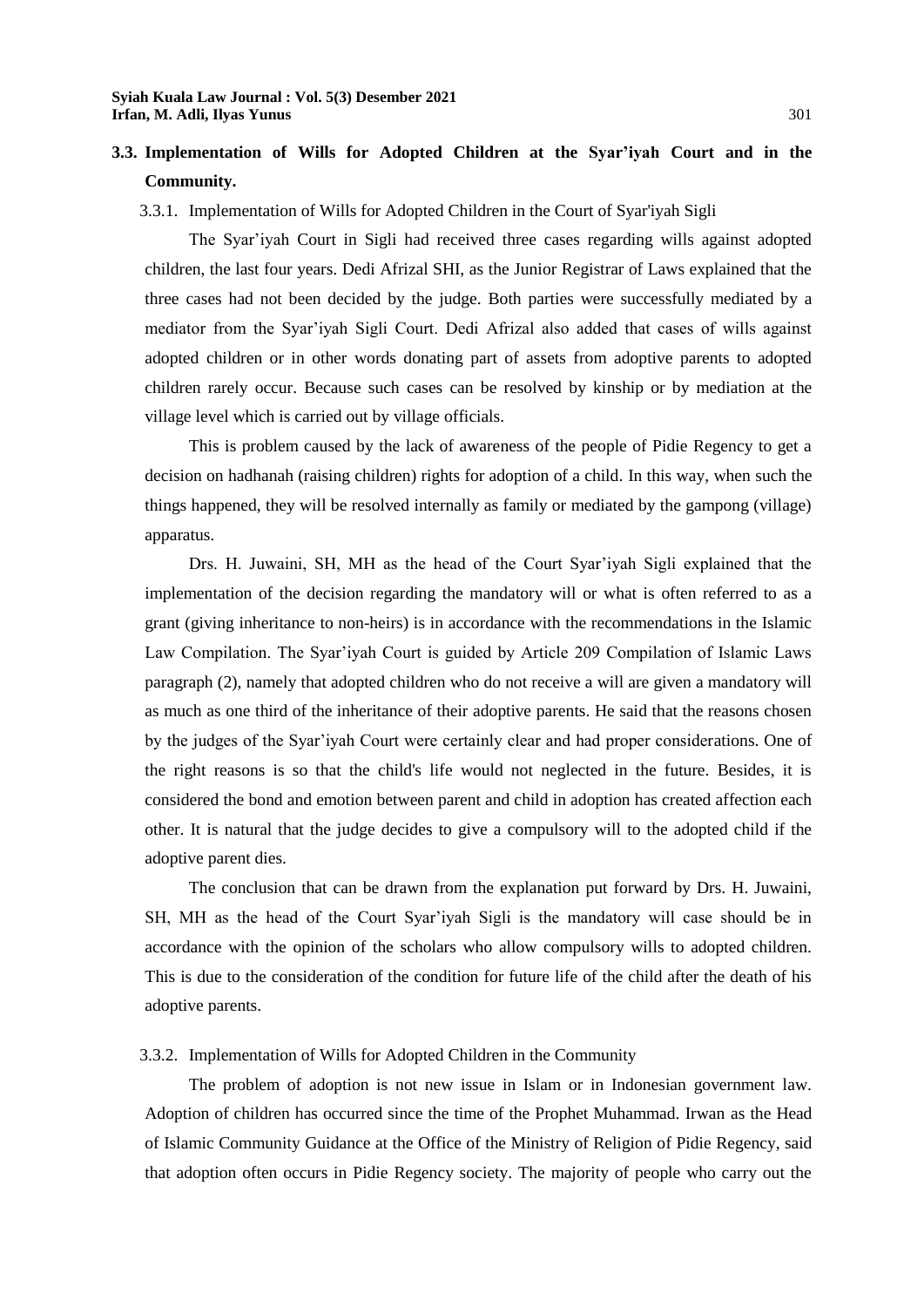children adoption was taken one of their own close relatives with the aim that the adopted child is still related by blood.

Then for some cases of adoptions could not avoid from disputes between fellow heirs in completing the distribution of inheritance whenever the adoptive parents of the adopted child died. The heirs cannot accept it if the adopted child gets inheritance. The heirs assume that the adopted child is not an heir who can inherit.

However, some adoptive parents took firm steps by making a will to their adopted child in the form of a grant from part of the assets they owned. This is so that the child is not neglected in the future. Contrary to this fact, some adoptive parents do not leave a little of their assets to give to their adopted children. This is what triggers a fight between the heirs when the adoptive parents die.

In connection with this, Fajri who is the head of the Office of Religious Affairs in Pidie District, Pidie Regency, expressed his opinion about giving an obligatory will to adopted children. He reasoned that many people understand religion, but the knowledge of religion that he gets is used rigidly without affixing the mashlahah murshalah (something benefits other) in it. Adoptive parents who do not make a will to their adopted children often caused the misunderstandings between fellow heirs.

Fajri added, if it is viewed from the Islamic principles concerning the Mashlahah murshalah, the will becomes mandatory. Because the basis of the principle of the Mashlahah murshalah is the benefit for the people. Give a little property to the adopted child will be beneficial for the child to ensure his survival.

According to Imam Al-Syạtibi, human benefit will be realized if the five main elements of human life can be realized and maintained i.e. religion or belief, soul, reason, descendants and property. As explained earlier, al-Syatibi divides the order and scale of maslahat priorities into three ranking sequences, namely ύarūriyyāh, hajiyāt, and tahsiniyāt.

Therefore, giving a little property to adopted children is part of one of the goals of maqashid Syar'iyah, namely to protect the soul. By making a will to the adopted child, he can get a little of the inheritance of his adoptive parents, his survival will be maintained.

#### **IV. CONCLUSION**

The legacy of the adopted child has occurred since the time of the Prophet Muhammad SAW. In the early days of Islam, the cause of adoption and the cause of the migration from Mecca to Medina and the brotherhood between the Muhajirin and the Ansar. The inheritance caused by the children adoption such as Zaid bin Harithah who was become the Prophet's adopted son. Because the status of an adopted son at that time was identical to his own descendants, the friends did not address him as Zaid bin Harithah, but Zaid bin Muhammad. This also ended after the surah Al Ahzab verses 4, 5 and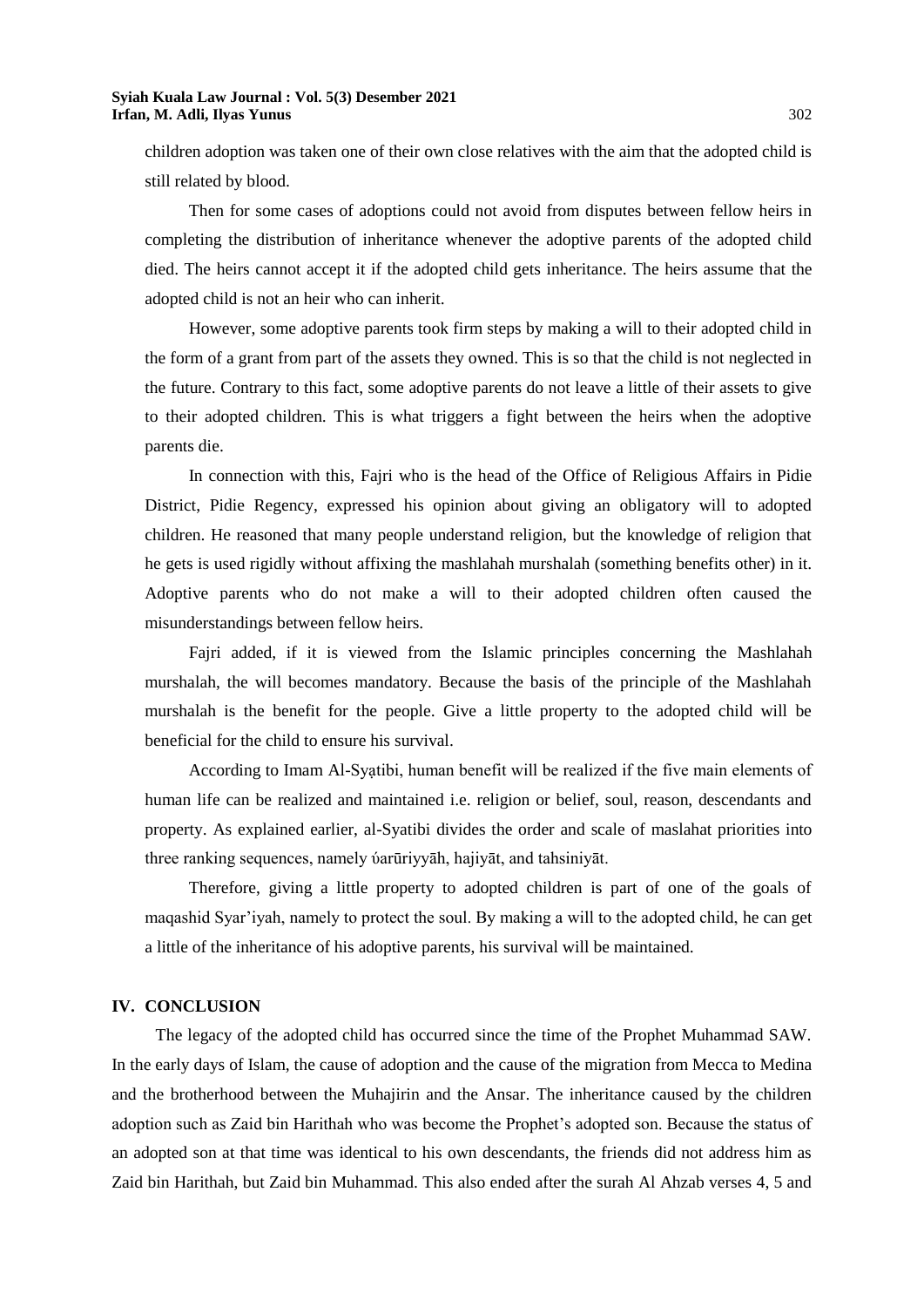40 were revealed, which contained the prohibition of using adopted child's name such as the name of their own descendants. After the verse revealed, the inheritance of the adopted child has been erased by Allah SWT. Similar too the will contained in the Islamic Law Compilation, Article 209 states generally that the status of an adopted child cannot change the blood relationship with the biological parents. Therefore, between adopted children and adoptive parents only creates an inheritance relationship.

There are two groups of scholars who disagree in understanding the problem of wills for adopted children. The first group is the group that accepts or allows compulsory wills to adopted children. This group of scholars adheres to the Word of Allah in the surah Al Baqarah verse 180, that the verse is not fully revealed by the verses regarding inheritance, but only partially proclaimed that it is limited to walidain and aqrabain. It is different from the second group. The group who oppose the mandatory will adopted children, they hold the verses of the Al Quran surah Al Ahzab verses 4,5 and 40 that these verses have retracted the law contained in verse 180 of the surah Al Baqarah regarding wills.

The implementation of wills to the adopted children at the Syar'iyah Court and in society are also different. The judges of the Syar'iyah Court adhere to the points of law contained in the Islamic Law Compilation, namely mandatory. This is reasonable for adopted children to obtain one third of the assets from adoptive parents after they die. This is intended so that the adopted child's life would not be neglected after the death of his adoptive parents. There are two kinds of implementation in society. Some people have the self-awareness to pass some of their assets to their adopted children for the survival of the adopted children. Some of the second group thought that the will was not obligatory and a will was made to donate a small amount of assets to the adopted child. The group also understands that giving a small amount of inheritance is permissible.